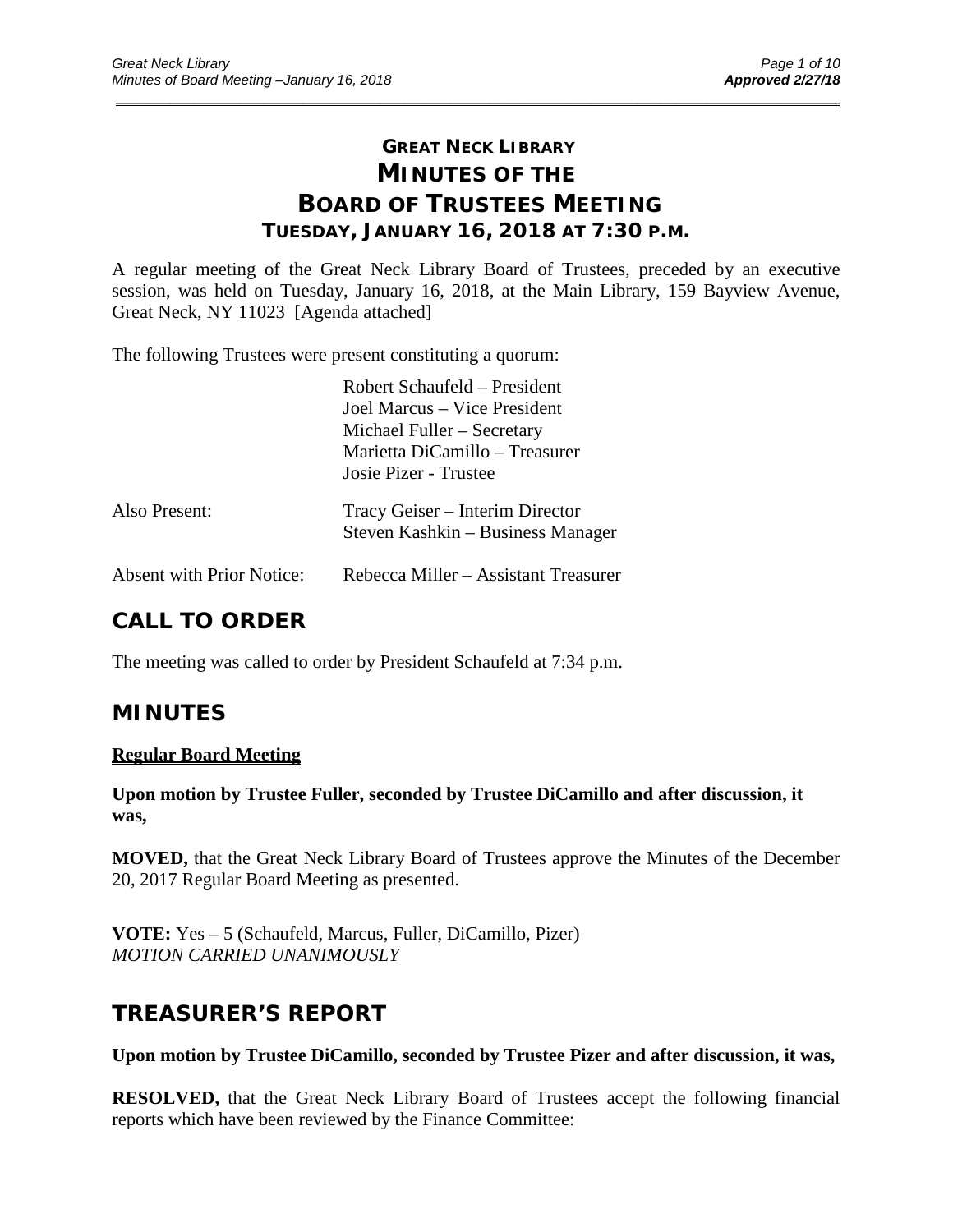- January 16, 2017, Treasurer's Report;
- Warrant dated January 5 through January 7, 2018 which has been reviewed by the Treasurer, the sums set against their respective names, amounting in the aggregate to \$110,596.22.
- Payroll Warrants for pay dates December 7 and December 21, 2017, which have been reviewed by the Treasurer, (in the amounts of \$138,041.65 and \$150,305.95, respectively,) for a total of \$288,347.60.

**VOTE:** Yes – 5 (Schaufeld, Marcus, Fuller, DiCamillo, Pizer) *MOTION CARRIED UNANIMOUSLY*

# **PAYROLL CHANGES**

**Upon motion by Trustee DiCamillo, seconded by Trustee Fuller and after discussion, it was,**

**RESOLVED,** that the Great Neck Library Board of Trustees accept the Payroll Change report of December 1 through December 31, 2017 as presented, which has been reviewed by the Finance Committee.

**VOTE:** Yes – 5 (Schaufeld, Marcus, Fuller, DiCamillo, Pizer) *MOTION CARRIED UNANIMOUSLY*

# **REPORTS**

## **Director Search Committee**

President Schaufeld stated that Trustee Miller will provide report of this committee at the next board meeting.

#### **Branch Committee**

Trustee Fuller reported that the committee meeting scheduled for January 8, 2018 was rescheduled to January 22, 2018 and that it will take place at the Parkville branch. He stated that the space planners will be present to discuss improvements to the Station and Parkville Branches.

Trustee Fuller added that the creation of a permanent memorial honoring the late Ruth Klement will also be addressed at this meeting.

#### **Main Building Committee**

President Schaufeld reported that the committee received recommendations for new IT consultants and general contractors for the landscaping project. He added that the RFID project is nearing completion.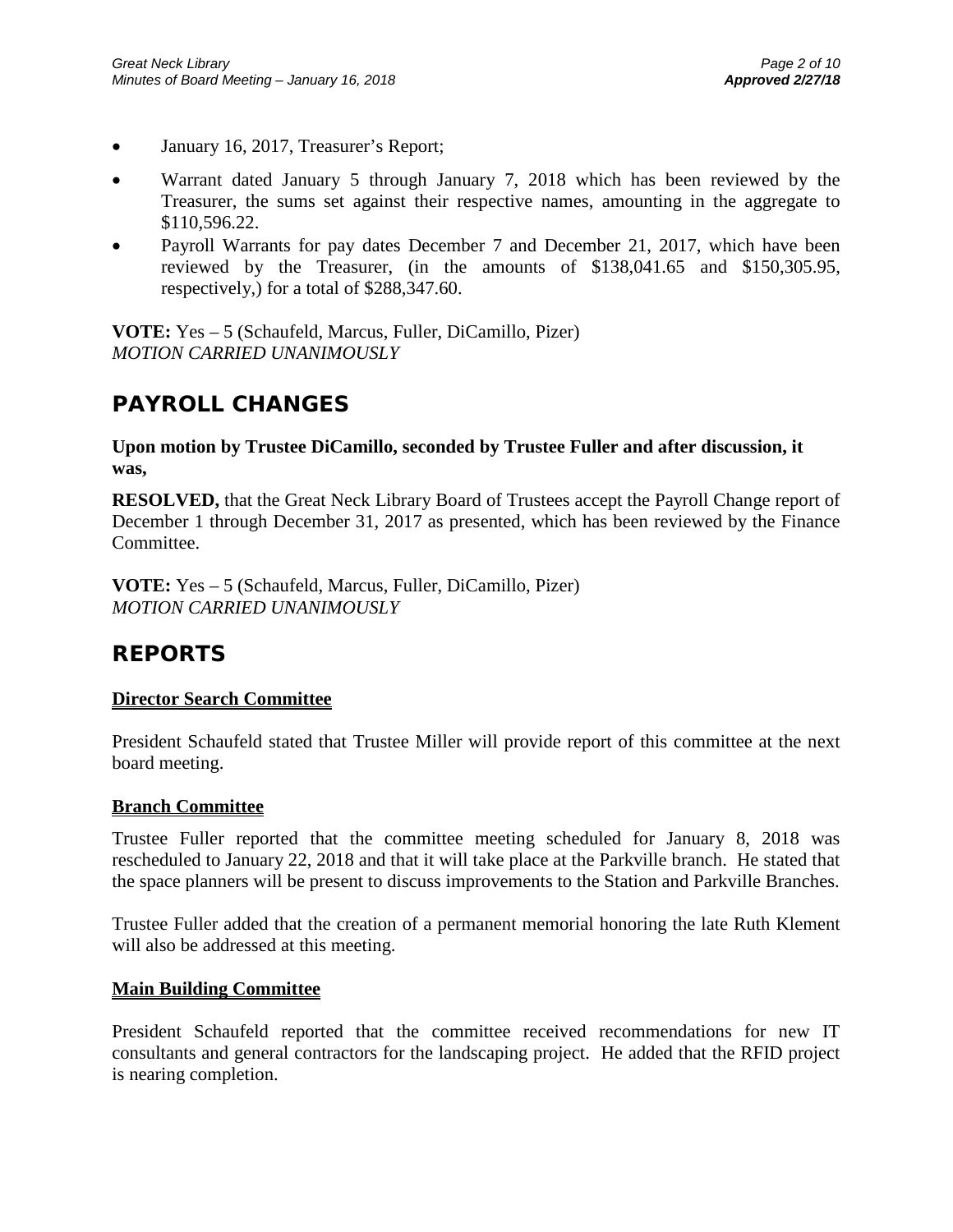## **Policy and By Laws Committee**

Vice President Marcus reported that the January 4, 2018 was cancelled due to the inclement weather and will be rescheduled in February.

#### **Programming Committee**

President Schaufeld reported the Committee has no meetings scheduled yet and that a new Chair will be appointed at the Annual Re-Organization Meeting.

#### **Fundraising Committee**

President Schaufeld reported the Committee has no meetings scheduled yet and that a new Chair will be appointed at the Annual Re-Organization Meeting.

#### **Long Range Planning Committee**

Vice President Marcus reported the committee last met in November 2017 and that the next meeting is expected to be scheduled in March.

#### **Grants**

Interim Director Tracy Geiser reported that Adam Hinz still awaits a response on the STEM grant previously submitted.

Ms. Geiser added that the RFID has been submitted and that she is now awaiting the refund.

#### **Staff Reports**

Interim Director Tracy Geiser stated that Addison is expected on January 17, 2018 to inspect the rooftop units and ensure they are working properly.

#### **Interim Assistant Director's Report**

Text of the Interim Assistant Director, Irina Zaionts, written report dated January 4, 2018 below:

- In December my focus was on training Irene Winkler, the new **Station Branch** librarian.
- I provided extensive training on using Baker and Taylor including signing in and changing passwords, setting up and managing carts, selecting new books for Main and Station branches and transferring carts to Tech Services Department. I also showed Irene how to use the main functions on Time Sage, including applying for time off on the part of the employees, correcting information in employee time sheets and determining substitute employee availability.
- On December 11 we had an event in memory of Ruth Klement at the **Lakeville Branch**. The event was well attended by the Great Neck Library employees, Board members and patrons. Many appreciative affectionate words were expressed for the untimely passing of a beloved Lakeville branch librarian. I helped Alana Mutum to set up before and clean up.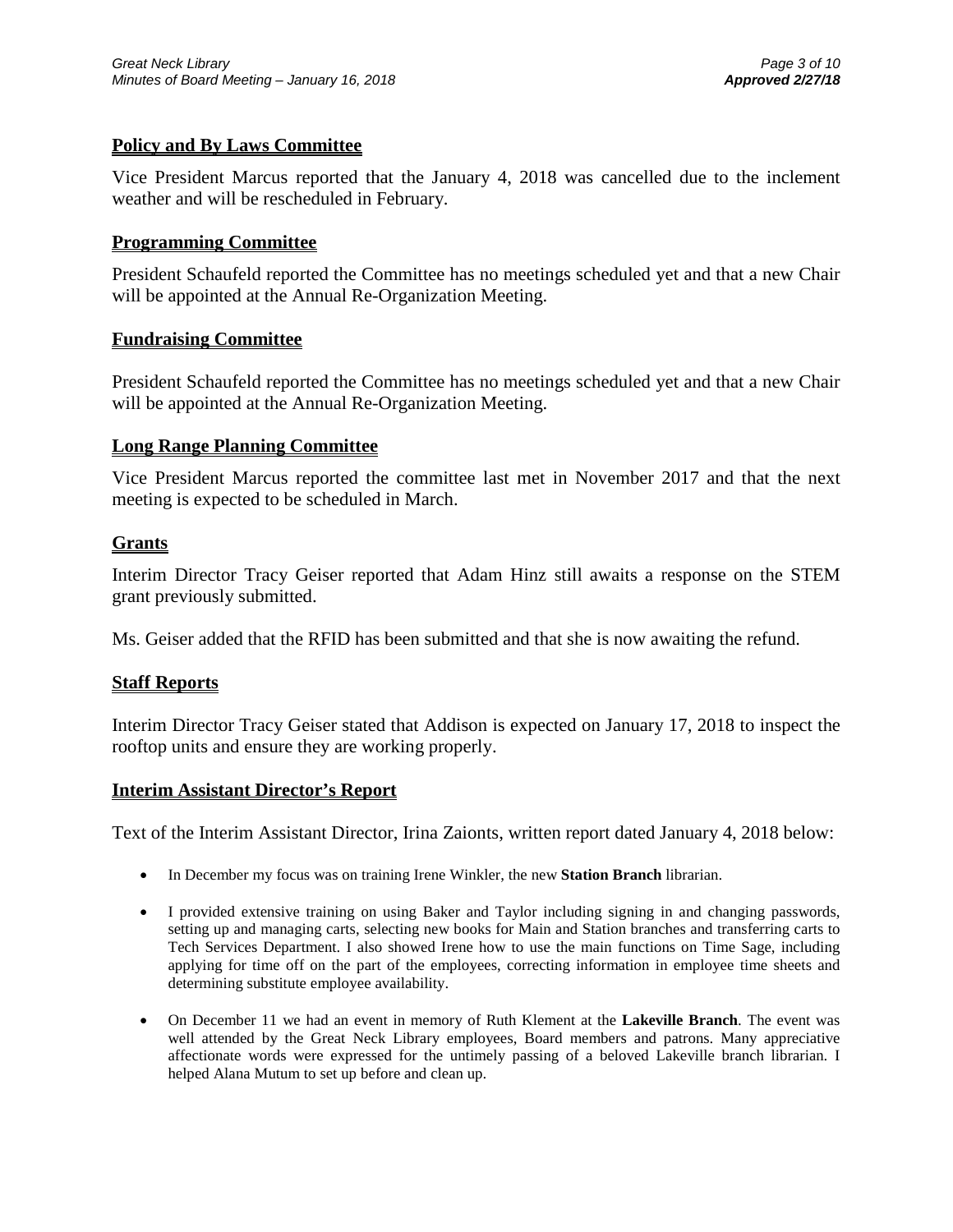• About a week ago we found out that Justin Crossfox and Christie Orquera were invited to the Alaska Library Conference in March to make a presentation about the Veterans' Fair program which was a great success at the **Parkville Branch** this fall.

#### **Interim Director's Report**

Interim Director Tracy Geiser announced that the RFID submission was delayed due to Innovative's slow response time.

Text of the Interim Director's written report dated January 9, 2018 below:

#### ADMINISTRATION:

- Our new Station Branch Head, Irene Winkler began on December  $4<sup>th</sup>$ . I have received nothing but wonderful comments about her already from both staff and patrons alike. I think that she will really bring Station to life. She is already claiming Station as her own by rearranging collections to become more patron friendly. Irina, Steve and I have been over to the branch to help in getting Irene acclimated.
- An applicant has been accepted to become the new full time Librarian for the Parkville Children's department. She will begin on January 22<sup>nd</sup> 2018. I know that the Parkville Branch will welcome her with open arms. We are looking forward to being able to expand our programming and other services with this new addition.
- An applicant has been accepted to become the new full time Circulation Manager. She will begin on January 22<sup>nd</sup> 2018. This staff member will run the day to day operations of Circulation at Main as well as assist the Branch Managers.
- Our new Administrative Assistant, Gina Chase began on January 2nd. Gina is the assistant to the Director and the Administrative Coordinator. Once Gina acclimates to her position this will allow Holly Coscetta to move forward with her Administrative Coordinator position which includes HR duties.

#### MAIN:

- Beginning December 1, the museum passes were divided up between the Main building and Parkville branch. All passes reserved through Parkville must be picked up and returned there and the same for Main. There has been a positive response to this change. NLS will host a meeting on January 9<sup>th</sup> regarding virtual museum passes. Wanda Lei will attend this meeting and report back on the possibilities of the Great Neck Library beginning this service for our patrons.
- Representatives from VRD, Calgi and KG&D are continuing to work on the malfunctioning HVAC unit located above the Reference office. Numerous meetings have been held. A representative from the HVAC company, Addison, was supposed to arrive on January  $9<sup>th</sup>$  but the weather has pushed this date off. We are working on rescheduling a new date.
- All necessary information has been sent in to Innovative to move forward on getting our self-check machines running. The bills from Innovative have been sent in to begin the process of requesting our grant monies.
- Panic buttons have been approved and ordered for the departments in the Main building through Telstar.
- The Maintenance staff has been working to keep the building safe during our inclement weather season. Thank you Ever, Jose, Bogden and Charlie.

#### BRANCHES:

MDA Designgroup Architects & Planners have been invited to the rescheduled January  $22<sup>nd</sup>$  Branch Committee to be held at the Parkville branch. MDA was chosen to become our space planners to renovate the Parkville and Station branches. I am very excited to begin this project from the start.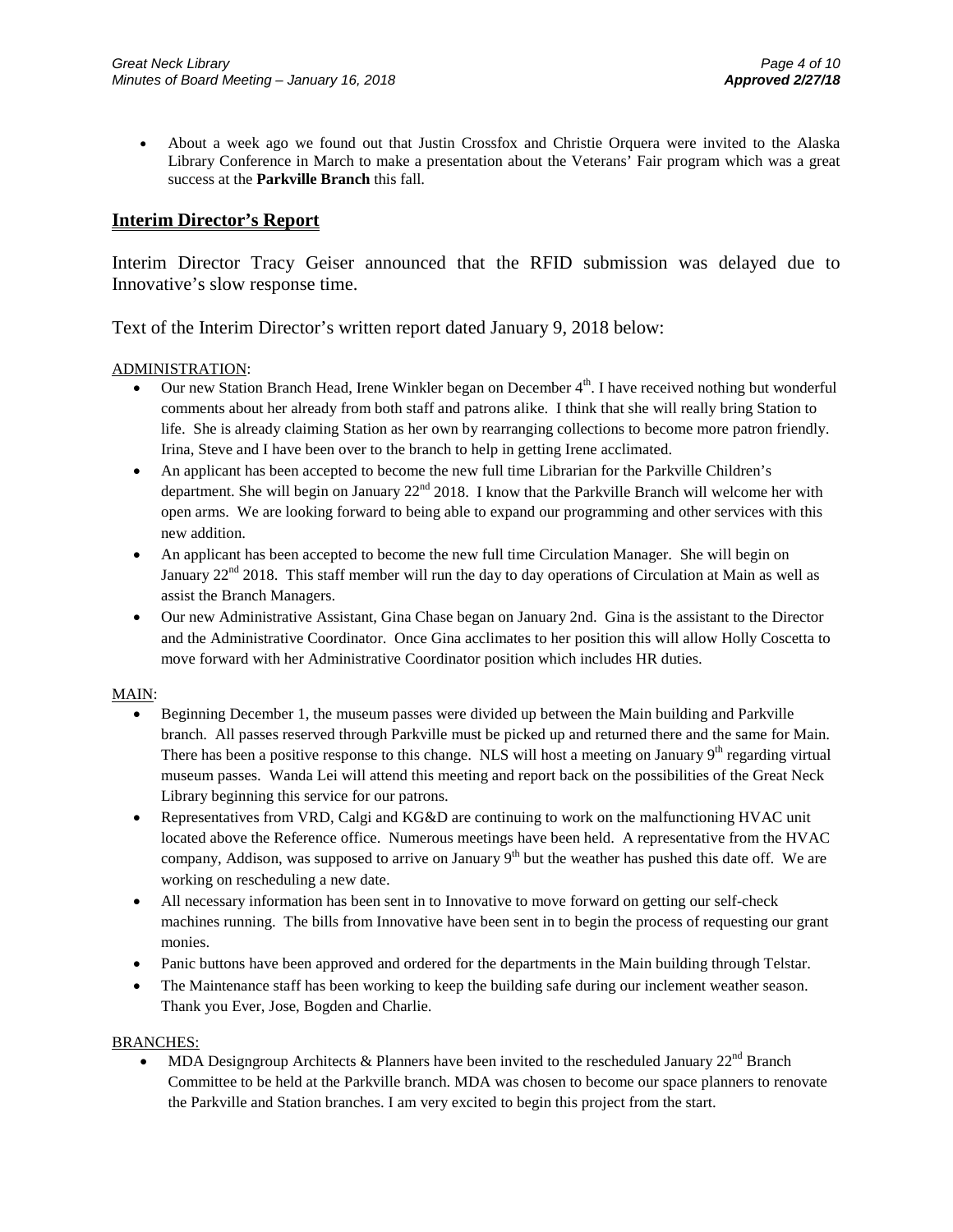- Wonderful news! Justin Crossfox, Parkville Branch Head and Christy Orquera, Librarian, have been picked by the Alaska Library Association to present their Veteran's Fair program in March. This is a rare opportunity and we are very proud of and excited for them.
- The architectural drawings for the Parkville Certificate of Occupancy have been sent in to the town and we are awaiting the approval.
- A heartfelt memorial service was held at the Lakeville Branch on December 11, 2017 for our late and beloved Branch Head, Ruth Klement. The Branch Committee is currently discussing a fitting permanent tribute for Ruth.

# **OLD BUSINESS**

None

# **NEW BUSINESS**

# **(a) Appointment of Library Director**

## **Upon motion by Trustee DiCamillo, seconded by Trustee Fuller and after discussion, it was,**

**RESOLVED,** that the Great Neck Library Board of Trustees authorize President Robert Schaufeld to execute an agreement by the Great Neck Library and Denise Corcoran, the Director to be of the Great Neck Library beginning February 1, 2018, at a salary of \$155,000.00 with full benefits.

**VOTE:** Yes – 5 (Schaufeld, Marcus, Fuller, DiCamillo, Pizer) *MOTION CARRIED* 

*Board Comment: Trustee DiCamillo expressed her happiness with the appointment of Ms. Corcoran as Library Director and added her appreciation to Tracy Geiser for the remarkable job she did during the transition.*

## **(b) Acceptance of Board of Trustees Resignation**

**Upon motion by Trustee Marcus, seconded by Trustee DiCamillo and after discussion, it was,**

**RESOLVED**, that the Great Neck Library Board of Trustees accept the resignation of Francine Ferrante Krupski from the Board of Trustees.

**VOTE:** Yes – 5 (Schaufeld, Marcus, Fuller, DiCamillo, Pizer) *MOTION CARRIED UNANIMOUSLY* 

*Board Comment: Trustee DiCamillo stated the Trustee Ferrante-Krupski served on the Board for eight years and that she has been a great asset.*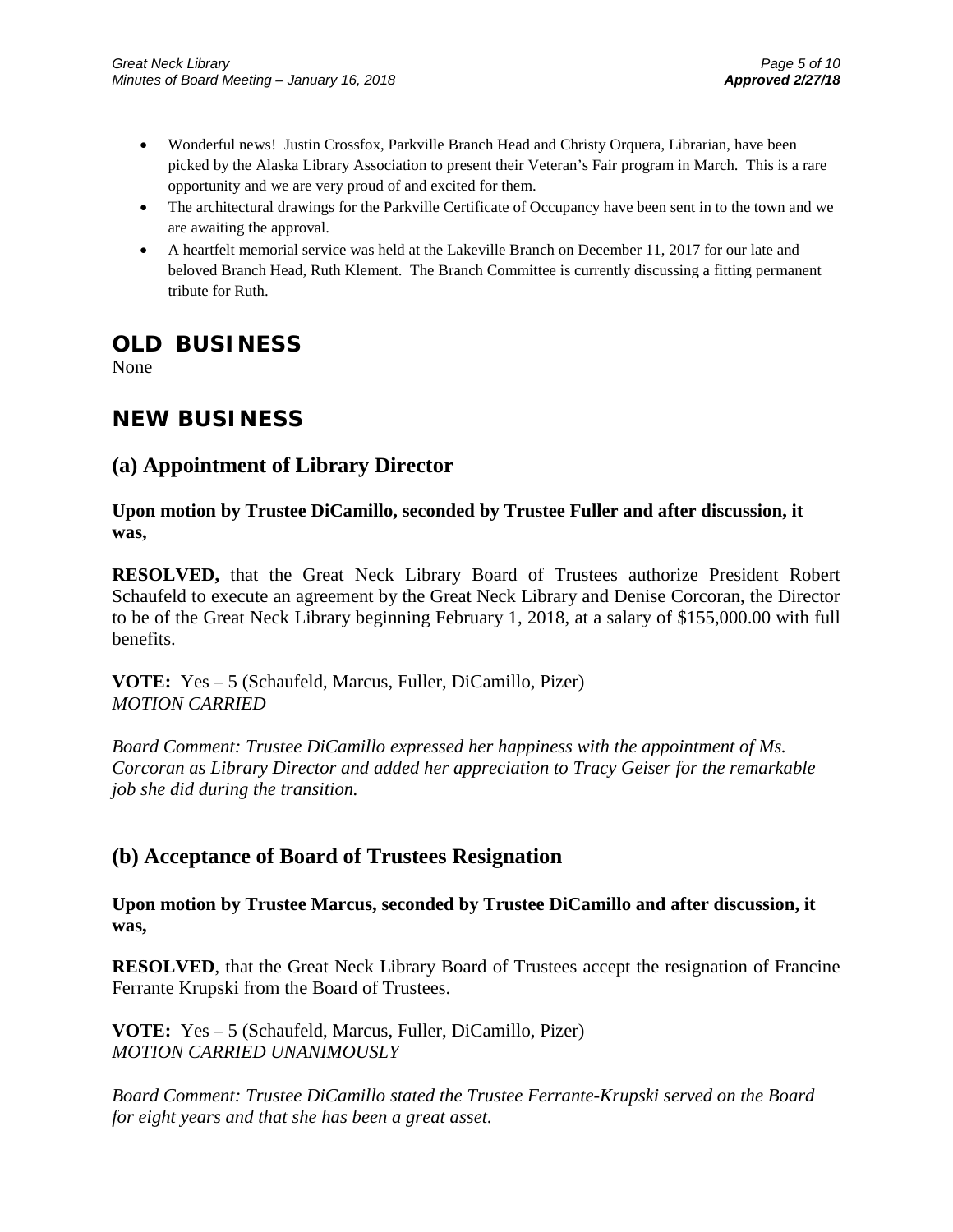*Trustee Fuller added that she will be missed.*

## **(c) Acceptance of Nominating Committee Resignation**

**Upon motion by Trustee Marcus, seconded by Trustee DiCamillo and after discussion, it was,**

**RESOLVED**, that the Great Neck Library Board of Trustees accept the resignation of Sam Gottlieb from the Nominating Committee.

**VOTE:** Yes – 5 (Schaufeld, Marcus, Fuller, DiCamillo, Pizer) *MOTION CARRIED UNANIMOUSLY* 

## **(d) Acceptance of Revised Administrative Coordinator Job Description**

## **Upon motion by Trustee Pizer, seconded by Trustee Fuller and after discussion, it was,**

RESOLVED, that the Great Neck Library Board accept the revised Administrative Coordinator Job Description as attached.

**VOTE:** Yes – 5 (Schaufeld, Marcus, Fuller, DiCamillo, Pizer) *MOTION CARRIED UNANIMOUSLY*

## **(e) Appointment of Circulation Manager**

**Upon motion by Trustee Fuller, seconded by Trustee DiCamillo and after discussion, it was,**

RESOLVED, that the Great Neck Library Board of Trustees approve the appointment of Jennifer Green to the position of Circulation Manager with a six month probationary period, effective January 22, 2018, at an annual salary of \$66,600.00.

**VOTE:** Yes – 5 (Schaufeld, Marcus, Fuller, DiCamillo, Pizer) *MOTION CARRIED UNANIMOUSLY*

*Board Comment: Trustee DiCamillo stated that she is thrilled with the appointment of Ms. Green to the position of Circulation Manager and offered her heartfelt congratulations.* 

*Public Comment: N. Penner*

## **(f) Appointment of Full-Time Librarian, Children's - Parkville**

**Upon motion by Trustee DiCamillo, seconded by Trustee Fuller and after discussion, it was,**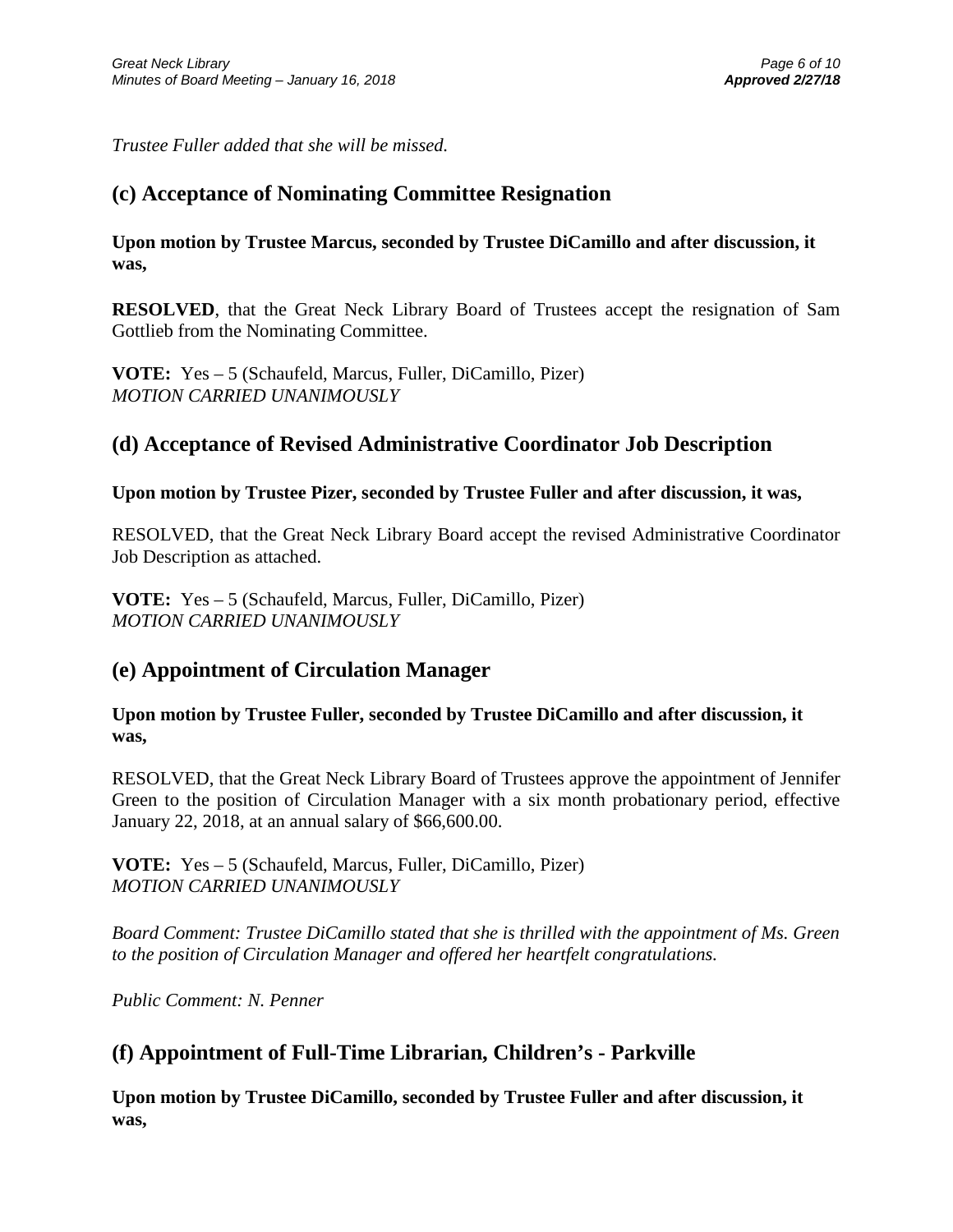RESOLVED, that the Great Neck Library Board of Trustees approve the appointment of Kathryn Baumgartner to the position of Full-Time Librarian in Children's at the Parkville branch with a six month probationary period, effective January 22, 2018, at an annual salary of \$54,325.

**VOTE:** Yes – 5 (Schaufeld, Marcus, Fuller, DiCamillo, Pizer) *MOTION CARRIED UNANIMOUSLY*

## **(g) Authorize a Needs Assessment for Computers and Laptops**

## **Upon Motion by Trustee Pizer, second by Trustee Fuller, and after discussion, it was,**

RESOLVED, that the Great Neck Library Board of Trustees authorize the administration to prepare a needs assessment for computers and laptops.

**VOTE:** Yes – 4 (Schaufeld, Marcus, Fuller, Pizer) Opposed – 1 (DiCamillo) *MOTION CARRIED*

*Board Comment: Trustee DiCamillo recommended that administration work in conjunction with the newly hired IT consultant in preparing this assessment.*

## **(h) Approve Migration Costs for DocuWare**

## **Upon Motion by Trustee DiCamillo, second by Trustee Fuller, and after discussion, it was,**

RESOLVED, that the Great Neck Library Board of Trustees approve the migration costs for DocuWare through Atlantic Tomorrow's Office, in the amount of \$4,500; such funds to be taken from the Automated Library Fund.

**VOTE:** Yes – 5 (Schaufeld, Marcus, Fuller, DiCamillo, Pizer) *MOTION CARRIED UNANIMOUSLY*

## **(i) Approve Purchase of Disc Repair / Cleaning Machines**

**Upon Motion by Trustee Marcus, second by Trustee DiCamillo, and after discussion, it was,**

RESOLVED, that the Great Neck Library Board of Trustees approve the purchase of an ECO-Pro 2 Disc Repair System from Elm USA, in the amount of \$ 1,214.95; such funds to be taken from the Equipment, Furniture and Fixture Expense Account.

**VOTE:** Yes – 5 (Schaufeld, Marcus, Fuller, DiCamillo, Pizer) *MOTION CARRIED UNANIMOUSLY*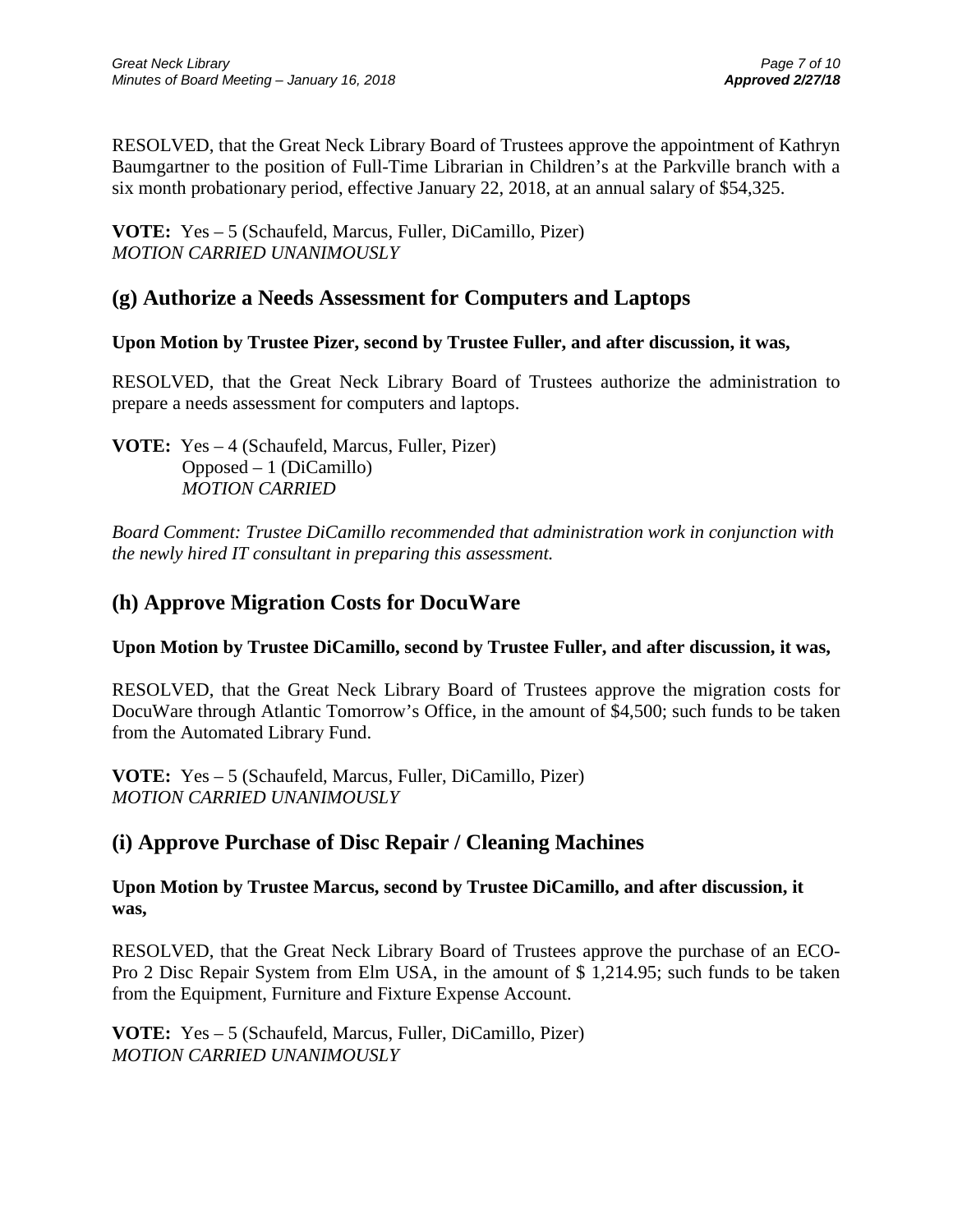# **(j) Approve Monies for Web Designer**

## **Upon Motion by Trustee DiCamillo, second by Trustee Fuller, and after discussion, it was,**

RESOLVED, that the Great Neck Library Board of Trustees approve an annual stipend of \$5,000.00 for a period of three months for Cindy Simeti for the purpose of web site design and maintenance, effective February 1, 2018. A memorandum of agreement is to be executed to memorialize such agreement pending review by counsel.

**VOTE:** Yes – 5 (Schaufeld, Marcus, Fuller, DiCamillo, Pizer) *MOTION CARRIED UNANIMOUSLY*

## **(k) Approval of Computer Hardware and Software Consultant**

#### **Upon Motion by Trustee Pizer, second by Trustee DiCamillo, and after discussion, it was,**

RESOLVED, that the Great Neck Library Board of Trustees approve the hiring of OSI Technologies to maintain the hardware and software systems and processes of the Great Neck Library. The cost will be \$2,500.00 to evaluate our hardware and software systems and to prepare a maintenance plan plus \$995.00 per month for maintenance and technical support for our computer network; such funds to be taken from the Computer/Network Consultant Expense Line. Agreement to be reviewed by counsel.

**VOTE:** Yes – 5 (Schaufeld, Marcus, Fuller, DiCamillo, Pizer) *MOTION CARRIED UNANIMOUSLY*

*Board Comment: Trustee DiCamillo requested that Administration work with OSI Technologies regarding the needs assessment.*

# **(l) Approval of RFP for General Contractor for Landscaping Services at the Main Library**

**Upon Motion by Trustee Fuller, second by Trustee DiCamillo, and after discussion, it was,**

RESOLVED, that the Great Neck Library Board of Trustees award the construction contract for landscaping services of the Great Neck Library Main Building to Rockwell Developers, LLC, for the base bid of \$125,000; such funds to be taken from the Landscaping Fund. Agreement to be reviewed by counsel.

**VOTE:** Yes – 4 (Marcus, Fuller, DiCamillo, Pizer) Abstention – 1 (Schaufeld)  *MOTION CARRIED* 

*Board Comment: President Schaufeld announced that Rockwell Developers, LLC is his client and that he abstained from conversations regarding them and voting on their selection. He added that he will be abstaining from voting on all future items related to them.*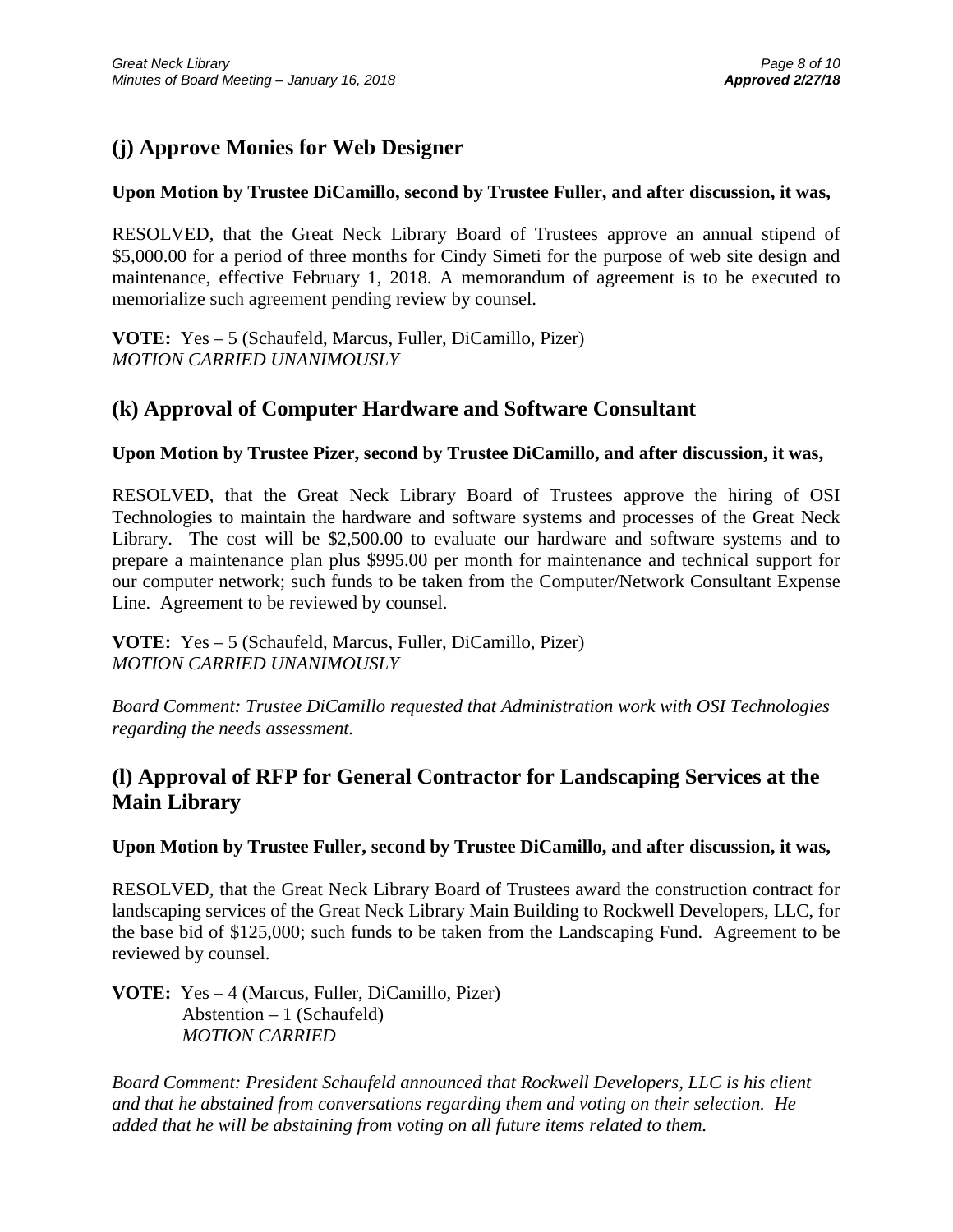## **(m) Approve Purchase of Dell Laptops for Levels**

### **Upon Motion by Trustee Fuller, second by Trustee DiCamillo, and after discussion, it was,**

RESOLVED, that the Great Neck Library Board of Trustees approve the purchase of five (5) Dell Inspiron I5 7000; in the amount of \$4,649.95 per the attached estimates; such funds to be taken from the Automated Library Fund.

**VOTE:** Yes – 5 (Schaufeld, Marcus, Fuller, DiCamillo, Pizer) *MOTION CARRIED UNANIMOUSLY*

## **(n) Approve Purchase of Apple iPads and Laptops for Levels**

## **Upon Motion by Trustee Marcus, second by Trustee Fuller, and after discussion, it was,**

RESOLVED, that the Great Neck Library Board of Trustees approve the purchase of two (2) iMac 21.5" 4K Core i5 3.0GHz / 8GB / 1TB; five (5) iPad Pro 10.5" Retina Display 256GB and; five (5) MacBook Pro 13" TouchBar 3.3GHz Core i5 / 8GB / 256GB; in the amount of \$15,089.12 per the attached estimates; such funds to be taken from the Automated Library Fund.

**VOTE:** Yes – 5 (Schaufeld, Marcus, Fuller, DiCamillo, Pizer) *MOTION CARRIED UNANIMOUSLY*

## **(o) Approve Distribution of Board and Committee Meetings Calendar to former Trustees**

**Upon Motion by Trustee DiCamillo, second by Trustee Marcus, and after discussion, it was,**

RESOLVED, that the Great Neck Library Board of Trustees approve the distribution of the Board of Trustee and Committee monthly meeting dates and library programs to former Trustees after they have been presented to the active Trustees and only upon written request from the former Trustee.

**VOTE:** Yes – 4 (Schaufeld, Marcus, DiCamillo, Pizer) Abstention  $-1$  (Fuller) *MOTION CARRIED*

## **CORRESPONDENCE**

E. Conovitz letter – Patron was in attendance and spoke on her letter regarding Senior Citizen and Disabled Parking at the Main Library.